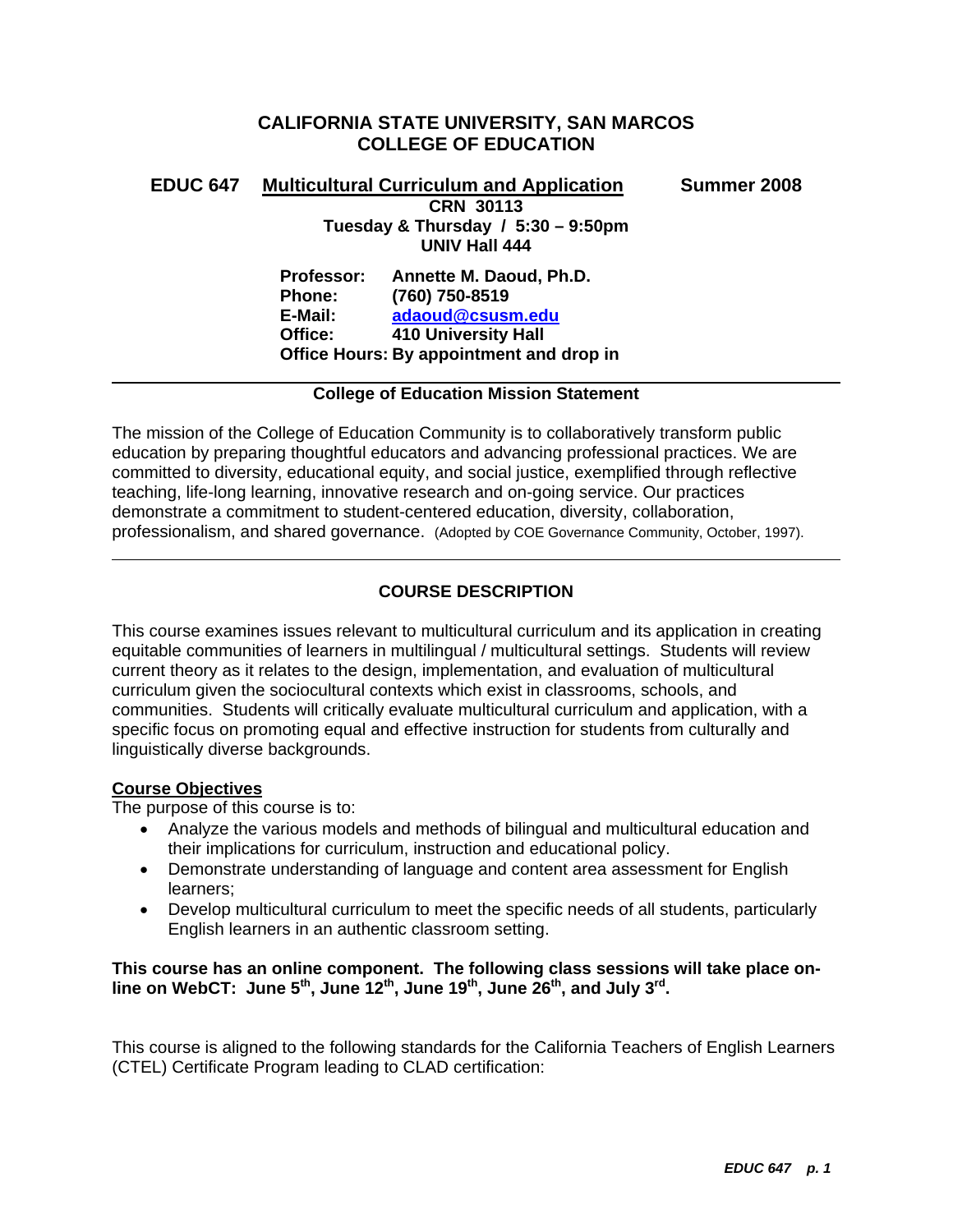# *Standard 7: Foundations of English Language/Literacy Development and Content Instruction*

The program provides candidates with opportunities to develop conceptual understanding of the historical, legal, and legislative foundations of instructional programs for English learners, including federal and state laws and policies, legal decisions, and demographic changes at the local, state, and national levels. The program provides candidates with philosophies and assumptions underlying various instructional program models methods for English learners, as well as current research on the effectiveness of these various models and methods of instruction. The coursework provides candidates with knowledge of the foundations of English language literacy, including the links between oral and written language and the affects of personal factors on English language literacy development. The program coursework develops candidates' conceptual and applied knowledge about the instructional planning, organization, and delivery for English Learners, including effective resource use. Coursework also provides candidates with conceptual understanding and applied knowledge of current approaches, methods, and strategies used in English Language/Literacy Development, Content-based English Language Development (ELD) instruction, and Specially Designed Academic Instruction Delivered in English (SDAIE).

# *Standard 8: Approaches and Methods for English Language Development and Content Instruction*

The program provides candidates with the ability to demonstrate knowledge of English language development research-based theories and frameworks and to apply these theories to assist English learners with English language literacy. The coursework teaches candidates about the theoretical goals, key features, and the effectiveness of current ELD approaches, in addition to those goals and features of instructional approaches outlined in the California Reading/Language Arts Framework (2006). The program enables candidates to deliver standards-based English language development instruction and English language arts instruction that are informed by assessment and appropriate for English Learners in the areas of listening and speaking, reading and writing. The coursework provides candidates with the ability to understand, apply, and evaluate key procedures used in planning and implementing SDAIE lessons, including the use of language objectives and grade-level content objectives in the lesson, selecting and applying multiple strategies to access core content and assess students' prior knowledge, provide students with cognitively engaging input, and to augment and/or modify content-area texts and textbooks to address English learners' language needs. The coursework develops candidates' ability to utilize the methodology of ELD, Content-based ELD, and SDAIE to scaffold student acquisition of language and grade-level content knowledge across the curriculum and to target listening, speaking, reading and writing skills as appropriate to the student's level of language proficiency.

# **GENERAL CONSIDERATIONS**

# **Outcomes and Standards**

The context for and scope of this course is aligned with CTEL Standards as articulated by the California Commission on Teacher Credentialing (CTC), and as approved by the faculty of the College of Education. Further consideration has been given to the alignment of standards for multicultural education as articulated by the National Council for Accreditation of Teacher Education (NCATE), the Interstate New Teacher Assessment and Support Consortium (INTASC), and the National Board for Professional Teaching Standards (NBPTS). Emphasis is placed on learning outcomes (what you know and can demonstrate) rather than on inputs (putting in "seat time", meeting minimum criteria for assignments, checking off tasks and activities), and how these outcomes correspond to your potential to enhance student learning.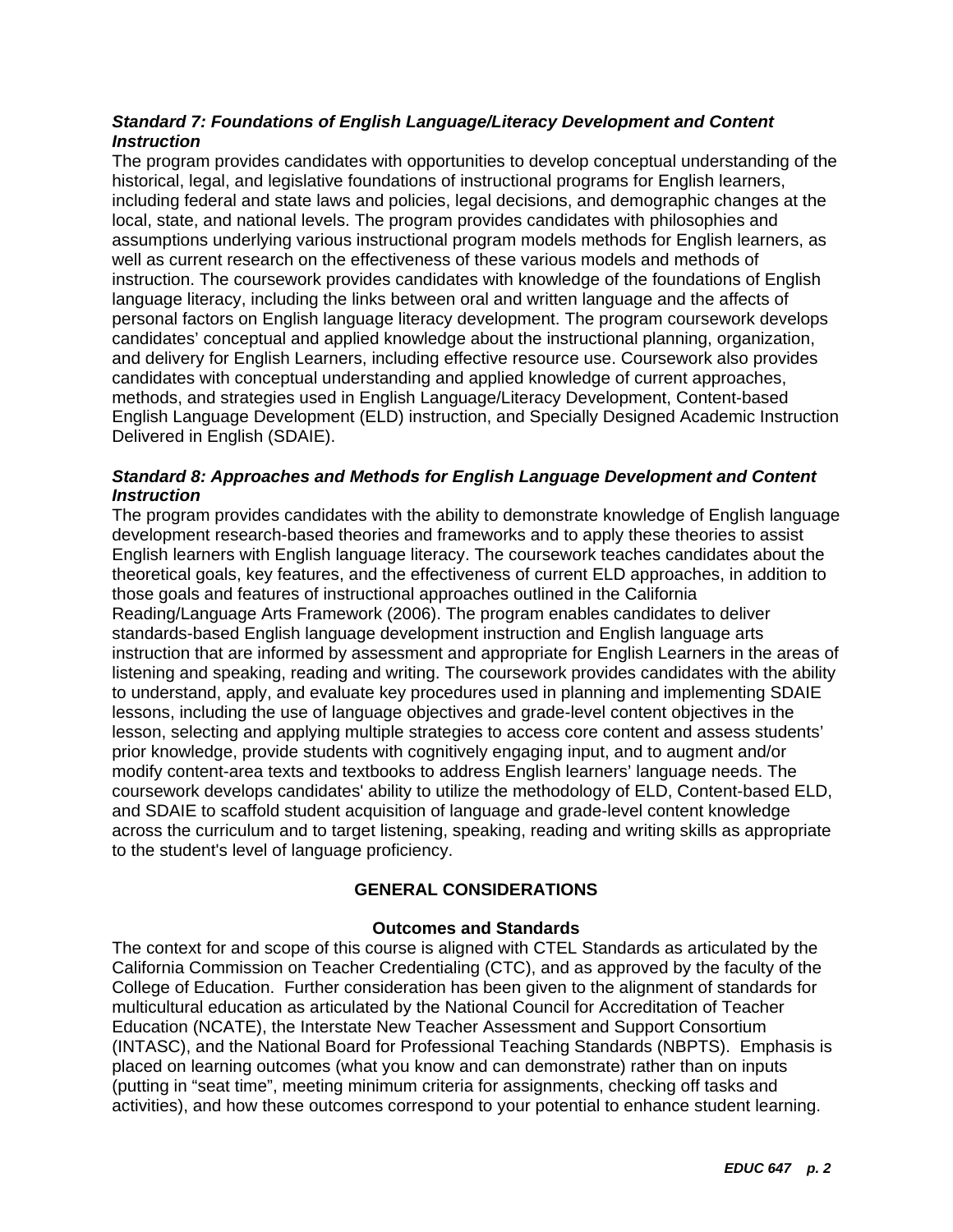# **Students with Disabilities Requiring Reasonable Accommodations**

Students with disabilities who require reasonable accommodations must be approved for services by providing appropriate and recent documentation to the Office of Disable Student Services (DSS). This office is located in Craven Hall 5205, and can be contacted by phone at (760) 750-4905, or TTY (760) 750-4909. Students authorized by DSS to receive reasonable accommodations should meet with their instructor during office hours or, in order to ensure confidentiality, in a more private setting.

# **CSUSM Academic Honesty Policy**

"Students will be expected to adhere to standards of academic honesty and integrity, as outlined in the Student Academic Honesty Policy. All written work and oral presentation assignments must be original work. All ideas/materials that are borrowed from other sources must have appropriate references to the original sources. Any quoted material should give credit to the source and be punctuated with quotation marks.

Students are responsible for honest completion of their work including examinations. There will be no tolerance for infractions. If you believe there has been an infraction by someone in the class, please bring it to the instructor's attention. The instructor reserves the right to discipline any student for academic dishonesty in accordance with the general rules and regulations of the university. Disciplinary action may include the lowering of grades and/or the assignment of a failing grade for an exam, assignment, or the class as a whole." Incidents of Academic Dishonesty will be reported to the Dean of Students. Sanctions at the University level may include suspension or expulsion from the University.

# **Plagiarism:**

As an educator, it is expected that each student will do his/her own work, and contribute equally to group projects and processes. Plagiarism or cheating is unacceptable under any circumstances. If you are in doubt about whether your work is paraphrased or plagiarized see the Plagiarism Prevention for Students website http://library.csusm.edu/plagiarism/index.html. If there are questions about academic honesty, please consult the University catalog.

# **Appeals**

Every student has the right to appeal grades, or appeal for redress of grievances incurred in the context of any class. Disputes may be resolved informally with the professor, or through the formal grades appeal process. For the latter, consult Dr. Kelly, Associate Dean.

# **Writing**

In keeping with the All-University Writing Requirement, all 3 unit courses must have a writing component of at least 2,500 words (approximately 10 pages) which can be administered in a variety of ways.

# **College of Education Attendance Policy**

Due to the dynamic and interactive nature of courses in the College of Education, all students are expected to attend all classes and participate actively. At a minimum, students must attend more than 80% of class time, or s/he **may not receive a passing grade** for the course at the discretion of the instructor. Individual instructors may adopt more stringent attendance requirements. Should the student have extenuating circumstances, s/he should contact the instructor as soon as possible. (*Adopted by the COE Governance Community, December, 1997*).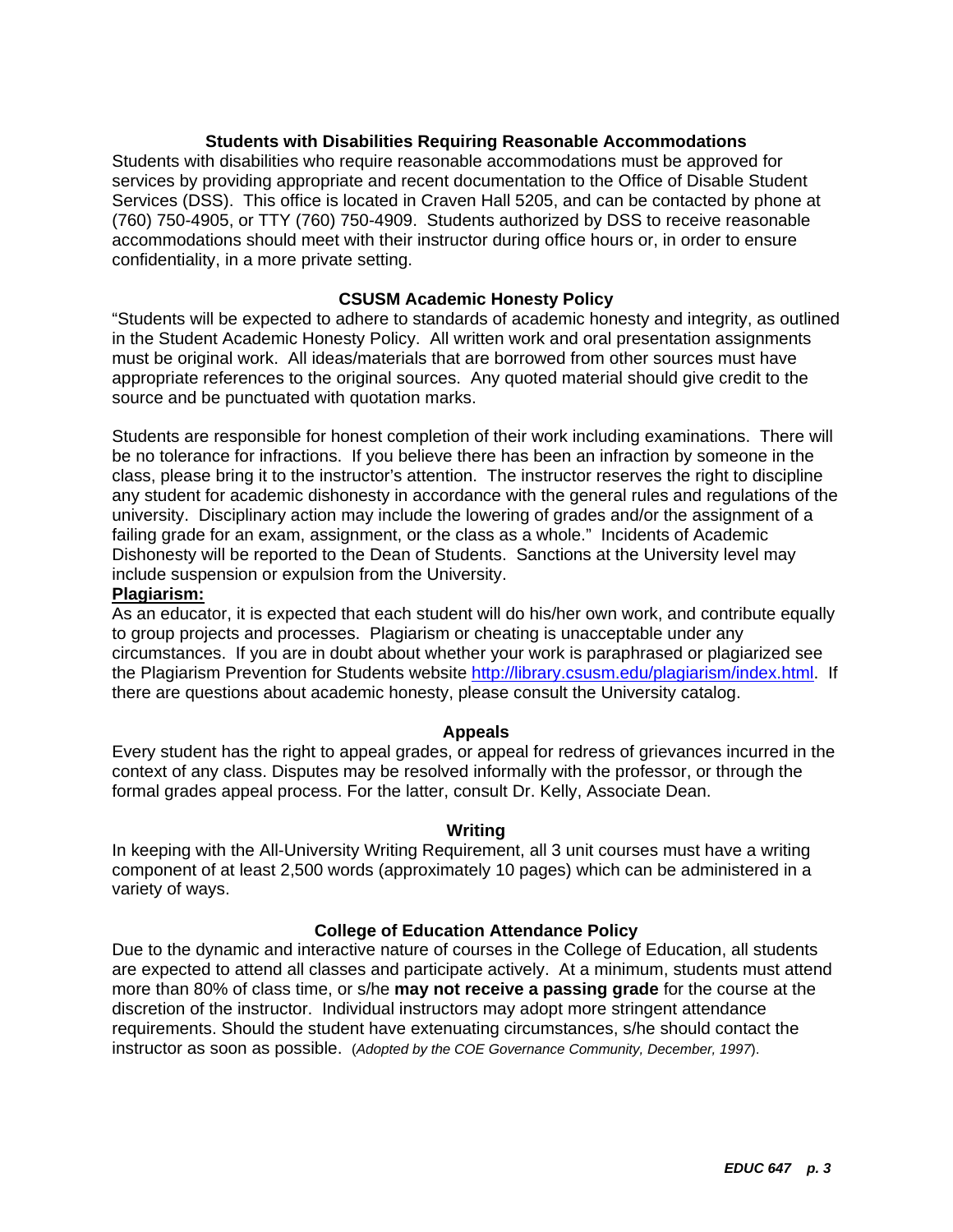# **COURSE REQUIREMENTS**

### *NOTE: I RESERVE THE RIGHT TO CHANGE, ADD TO, OR DELETE ANY MATERIAL OR ASSIGNMENT FROM THE COURSE.*

This course is structured as a graduate-level seminar. The success of a seminar is dependent upon each and every participant being prepared. My role will be to "facilitate" and to intervene as necessary to prompt a topic. I do not intend to lecture each week, or to be the focus of the class. You will work to develop your **knowledge base** through the readings, discussions and presentations.

# **Required Texts**

- Langer de Ramirez, L. (2006). Voices of Diversity: Stories, Activities, and Resources for the Multicultural Classroom. Upper Saddle River, NY: Pearson. ISBN: 0-13-117886-5
- Sleeter, C. (2005). Un-Standardizing Curriculum: Multicultural Teaching in the Standards-Based Classroom. New York, NY: Teachers College Press. ISBN: 978-8077-4621-9

Multicultural / Multilingual Readings available on the WebCT course site and on e-reserve for EDUC 647 on the COE Library's website (password = context).

### **Grading Policy**

All assignments are due on the dates indicated below. Assignments turned in late will not receive full credit. Please manage your time and plan accordingly. Assignments must be typewritten, double-spaced and with standard margins unless completed in class. Written assignments will be graded approximately 80% on content and context (detail, logic, synthesis of information, depth of analysis, etc.) and 20% on mechanics (grammar, syntax, spelling, format, uniformity of citations, etc.). All assignments should reflect graduate level composition and use APA format.

The following grading scale will be used:

| $92 - 100$ A; | $82 - 87$          | - B: |
|---------------|--------------------|------|
| $90 - 91$ A-: | $80 - 81$          | - R- |
| $88 - 89$ B+; | 79 – below Failing |      |

# **DESCRIPTION OF ASSIGNMENTS**

#### **1.** Attendance and Class Participation **10 points** 10 points

You are expected to attend all class sessions and participate actively in discussions and activities. In order to do so, you are expected to complete all required readings by the assigned date. *Missing one class session will result in the reduction of your grade.* Being consistently late and/or leaving class early will also lower your grade.

# **2. Reading Discussions 20 points**

Individually or in pairs, students will lead a class discussion on one of the required readings either in class or on WebCT. Students should identify 2-3 critical questions from the readings to lead the discussion. **All students should reference the readings**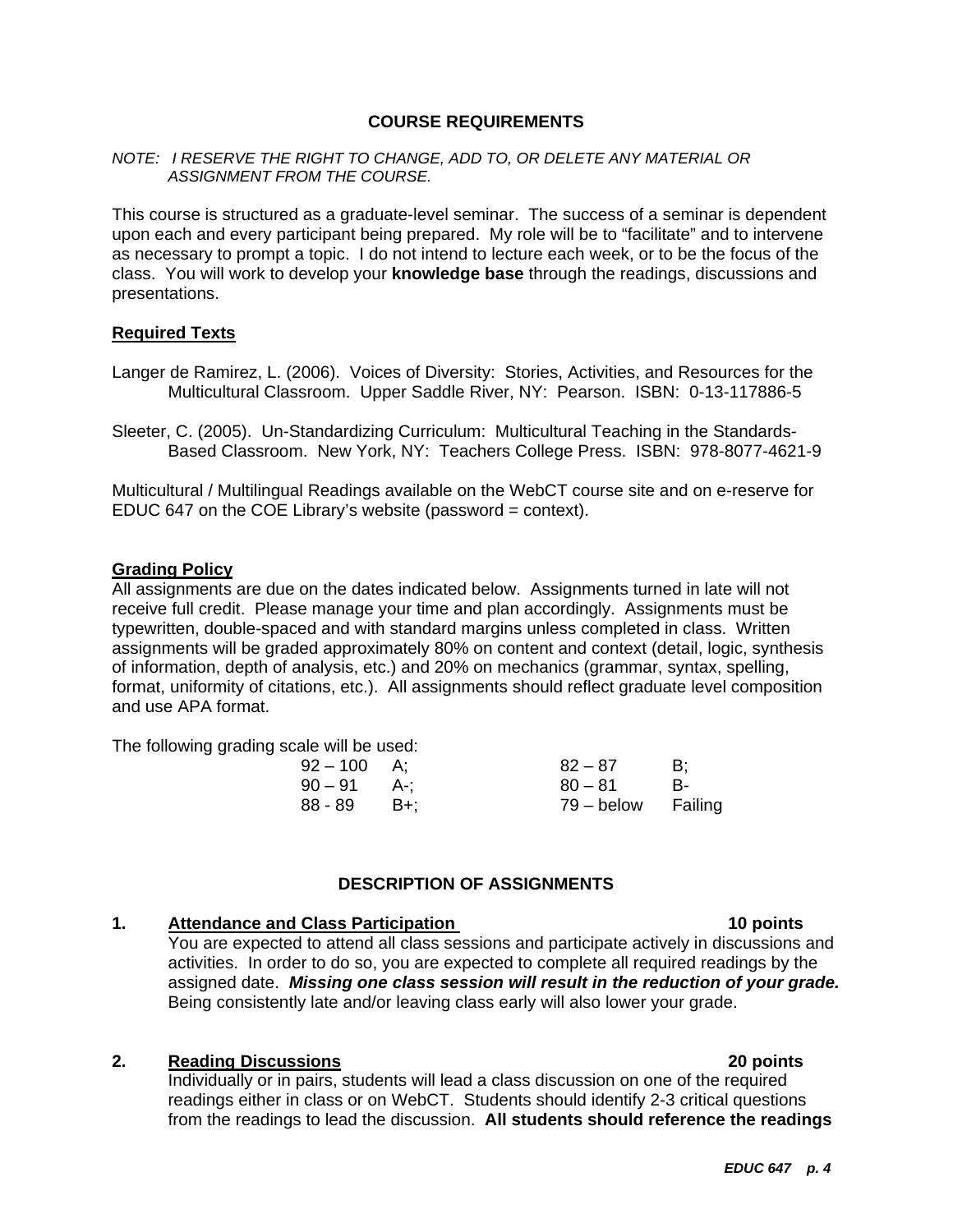**in their questions (discussion leaders) and in their responses (participation in discussions)** In-class discussions should be approx. 20-25 minutes. *Discussion Leader: 10 points Participation in ALL Reading Discussions: 10 points* 

# **DUE: Throughout the semester**

- **3. Multicultural / Social Justice & Equity Curriculum Analysis 20 points**  Students will critically analyze curriculum used in the classroom to assess the multicultural / social justice and equity content. **Each student will submit a 5 page paper covering their curriculum analysis.** Your analysis should include the following (derived from the curriculum questions posed on p.8 of the Sleeter book):
	- **What purpose does the curriculum serve?**
	- How was the knowledge selected?
	- Who decided what knowledge was most worth teaching and learning, AND what is the relationship between those in the classroom and the knowledge selected?

Who are your students? What are their backgrounds (curricular and cultural)? What are their strengths and weaknesses? What are their learning styles?

- How is the curriculum evaluated?
- **How is learning evaluated?**

Students will post their curriculum analysis to WebCT for Session 4 (6/12). Each student will provide feedback to at least 2 of his/her colleagues on WebCT. **DUE: Session 4 (6/12)** 

**4. Multicultural Curriculum Unit Plan / Self-Developed Practicum 50 points** 

Each student will have the opportunity to develop a multicultural curriculum unit plan / practicum that can be used in your classroom, at your school, in your community - with students, including English learners, teachers and families. Curriculum you develop should cover a minimum of 2 weeks of lessons. A practicum should cover a minimum of 5 workshops or sessions. The following outline contains the information that **must** be included in your curriculum / practicum.

**Students/Audience:** *Curriculum:*Describe the students - grade level(s), language level(s), and other pertinent background information. *Practicum:* Describe the audience for which your practicum is designed.

**Objectives:** *Curriculum:* Identify your standards and objectives: both content objectives and language objectives for your curriculum. (NOTE: You should include language objectives in all areas – listening, speaking, reading and writing if your students are English learners.) Identify your social justice and equity objectives. *Practicum:* Identify the objectives for your practicum, including your social justice and equity objectives.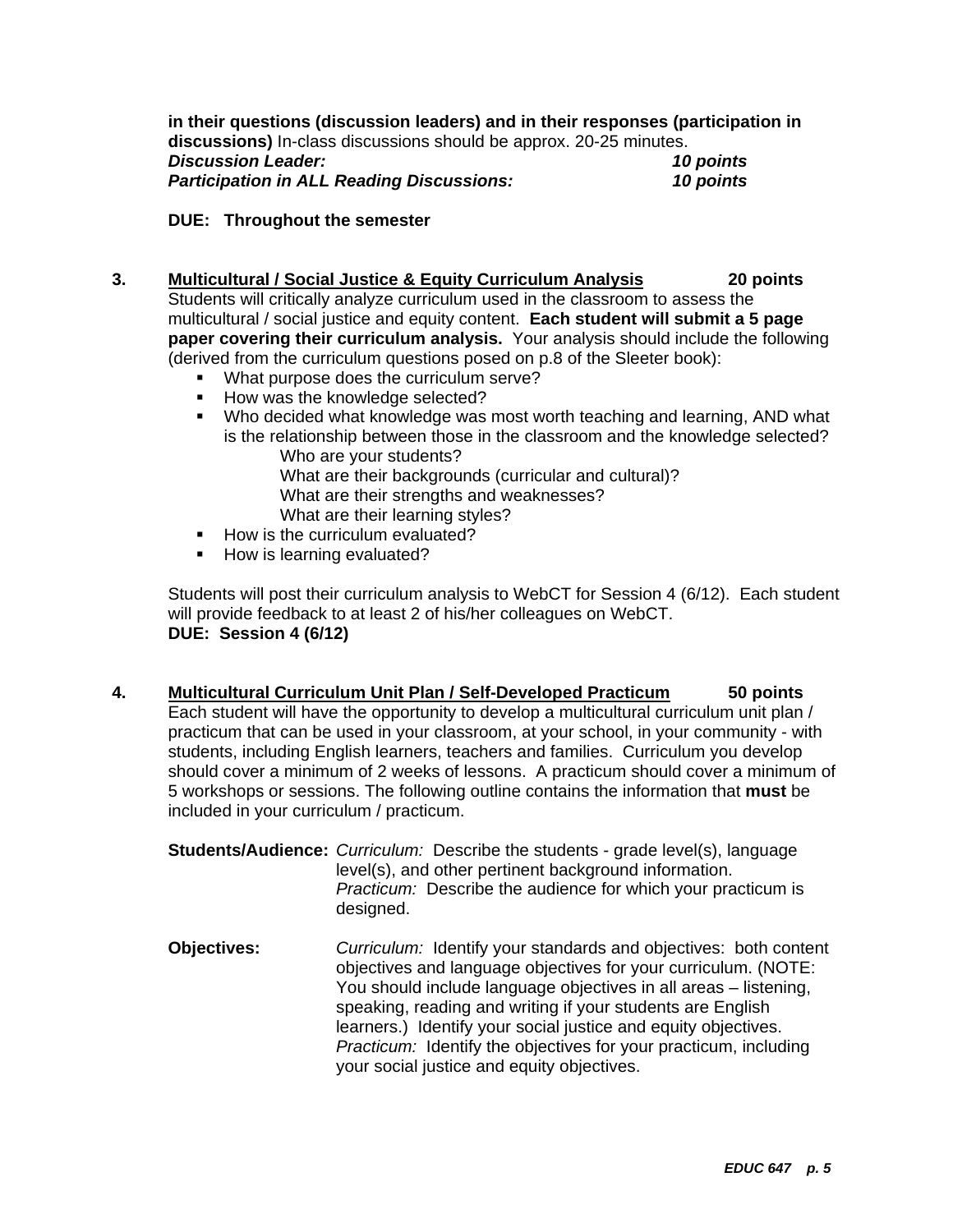| <b>Assessment:</b> | Curriculum: Your plan for assessment should address the<br>following questions: How will your students demonstrate mastery<br>of the content and language standards / objectives?; What varied<br>authentic products will be produced?; and What multilevel<br>assessment criteria will be used to accommodate students at<br>various language proficiency levels and/or students' varied<br>learning styles?<br>Practicum: Your assessment plan should address the following<br>questions: How will you show that your objectives have been<br>met?; How will you evaluate the effectiveness of the practicum?;<br>What did the audience members learn from your practicum?                                                   |
|--------------------|--------------------------------------------------------------------------------------------------------------------------------------------------------------------------------------------------------------------------------------------------------------------------------------------------------------------------------------------------------------------------------------------------------------------------------------------------------------------------------------------------------------------------------------------------------------------------------------------------------------------------------------------------------------------------------------------------------------------------------|
|                    | <b>Strategies/Activities:</b> Curriculum: Identify the strategies you are using which makes                                                                                                                                                                                                                                                                                                                                                                                                                                                                                                                                                                                                                                    |
|                    | the content accessible to all your students, particularly your<br>English learners (i.e. SDAIE strategies), as well as the reasons for<br>selecting those strategies. Describe how you have designed your<br>curriculum to address issues of equity in your classroom.<br>Practicum: Identify the activities you have designed for your<br>practicum. Are the activities appropriate for your audience<br>members? Do all audience members have equal access to the<br>activities and/or information presented?                                                                                                                                                                                                                |
| Write-up:          | Curriculum: Your lesson plans (unit) will serve as your write-up.<br>Practicum: The write-up of your practicum should include a clear<br>and detailed description of each activity, how you will carry out<br>each activity of the practicum and what the audience members will<br>do during the practicum.                                                                                                                                                                                                                                                                                                                                                                                                                    |
| <b>Materials:</b>  | Curriculum: Include a resources list that describes material(s)<br>used in your curriculum (either in curriculum development or as<br>supplemental material). Also include any supplemental materials<br>you developed. Include a rationale as to why you selected these<br>resources – why are they appropriate for your students? How do<br>they promote social justice and equity?<br>Practicum: Include references / materials used to develop your<br>practicum as well as any materials you developed to distribute<br>during your practicum. Include a rationale as to why you selected<br>or developed these materials - why are they appropriate for your<br>audience? How do they promote social justice and equity? |
| <b>Reflection:</b> | Your curriculum or practicum must contain a reflective section.<br>What have you learned from the development of this curriculum /<br>practicum? How will this affect your teaching?                                                                                                                                                                                                                                                                                                                                                                                                                                                                                                                                           |

*"Who Are Your Students/Audience?" DUE: Session 3 (6/10) 5 points Draft of one lesson plan or presentation plan DUE: Session 6 (6/19) 5 points Peer Analysis of Curriculum / Practicum DUE: Session 10 (7/3) 5 points* 

**Final Curriculum / Practicum DUE: Session 10 (7/3) 35 points**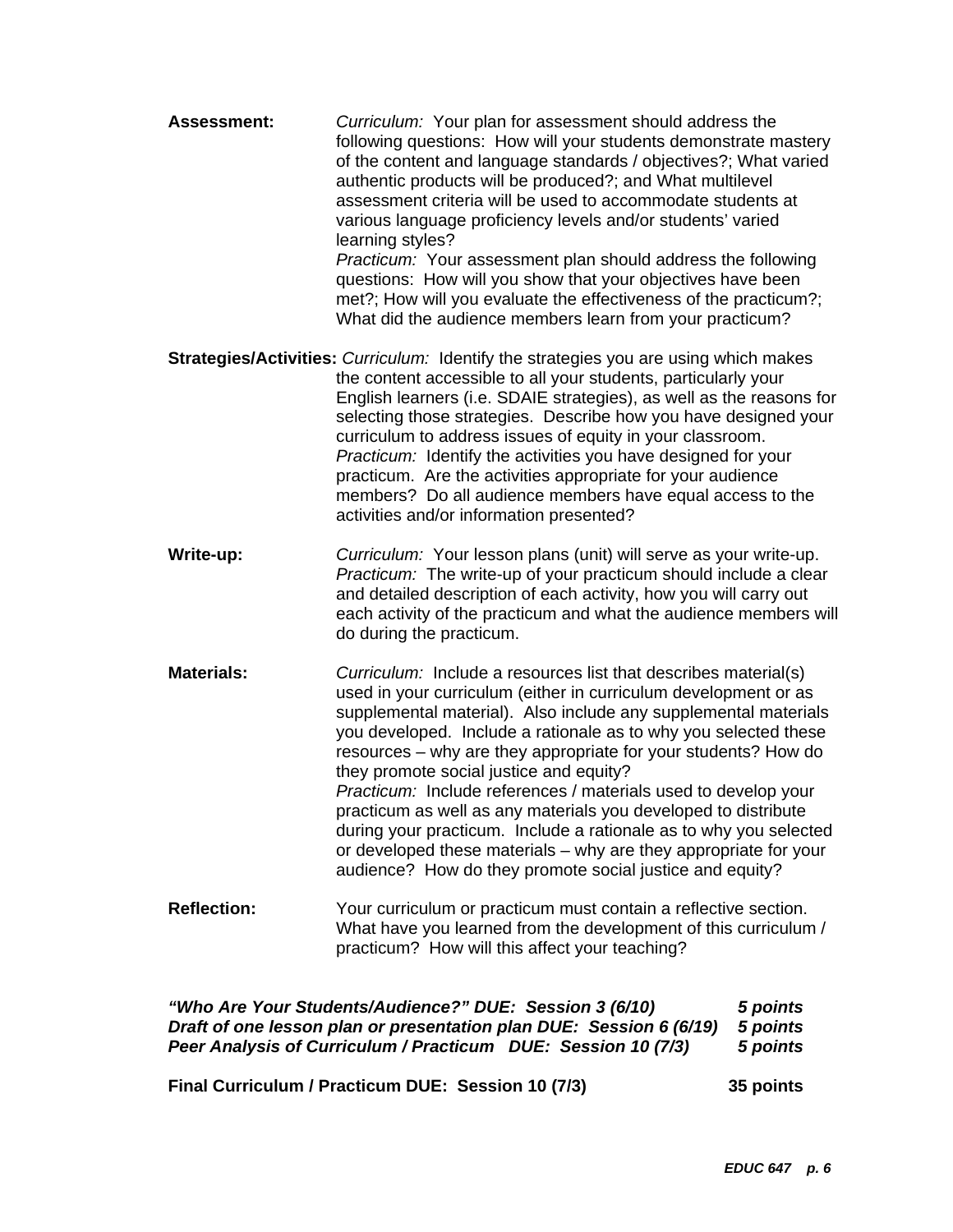*PLEASE NOTE: This assignment fulfills the CTEL requirement for Standards 7 and 8. If you are taking this class to fulfill a CTEL requirement, your must post at least one lesson plan from this assignment to your CTEL electronic portfolio as evidence that you can effectively apply knowledge and design instruction for English learners.* 

# **6/3/2008 Session 1: Course Overview / Multicultural Teaching**

Course Overview Definition of Terms Multicultural Education Bilingual Education English Learners Social Justice and Equity Multicultural Curriculum Analysis: Guidelines / Considerations Examining who we are as teachers - our ideologies, knowledge, perspectives, etc.

*Assignment for Session 2 on WebCT:* 

Grant & Sleeter: Race, Class, Gender & Disability in the Classroom (WebCT and e-reserve) Banks: Goals and Misconceptions (WebCT and e-reserve)

| 6/5/2008 | Session 2: Approaches to Multicultural Education - WebCT |  |
|----------|----------------------------------------------------------|--|
|          |                                                          |  |

# **WEB CT SESSION**

On-line Reading Discussions

*Assignment for Session 3:*

# 1. **Who Are The Students / Audience for your Curriculum / Practicum? (5 points)**

- What do you know about your students' / audiences' prior content knowledge and language proficiency skills?
- What do you know about your students' / audiences' lives, families, communities, cultures, histories that you can incorporate into your lesson / unit?
- What do you know about your students' / audiences' learning styles?
- Discuss how you will take the knowledge of your students' / audiences' backgrounds prior knowledge and cultures – and incorporating it into your curriculum / practicum.
- 2. Bring information to the next class session about the instructional program(s) and/ or curriculum at your school in regards to Bilingual and Multicultural Education.

*Read:*  Langer de Ramirez: Chapters 1-3 Sleeter: Chapters Intro, 1 & 2

# **6/10/2008 Session 3: Approaches to Multicultural Education**

Discussion of Readings

Analysis of Instructional Programs and Curriculum (bilingual & multicultural education) at school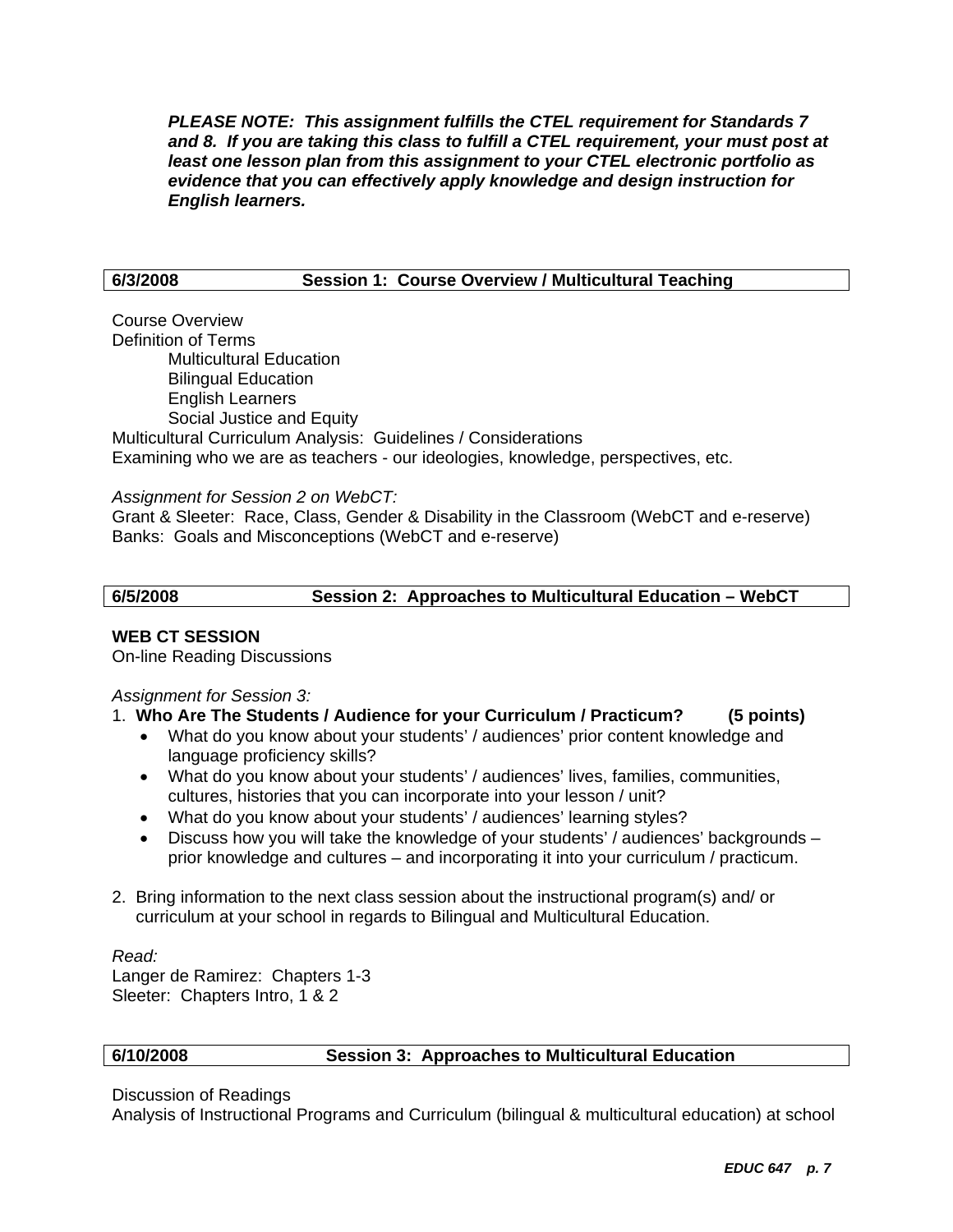- Identify aspects of multicultural education represented race, class, gender, socioeconomic status, religion, sexual orientation, etc.
- Are multiple perspectives represented in the curriculum?
- Which approaches to multicultural education are used?
- Are issues of social justice and equity represented in the curriculum?
- How can you incorporate multicultural education & social justice and equity into your programs / curriculum and still meet the standards?

Analysis of students or audience for curriculum / practicum Developing Objectives for curriculum / practicum

### *Assignment for Session 4 on WebCT:*

### **Multicultural / Social Justice and Equity Curriculum Analysis (20 points)**

Diaz-Rico: Culture and Cultural Diversity and Their Relationship to Academic Achievement (WebCT and e-reserve)

Sleeter: Chapters 3-4

# **6/12/2008 Session 4: Multicultural Education / Issues of Equity – WebCT**

# **WEB CT SESSION**

On-line Reading Discussions Post Multicultural / Social Justice and Equity Curriculum Analysis Read and respond to at least 2 students' analyses

*Assignment for Session 5:*  Bring draft of lessons or presentations for your curriculum / practicum Diaz-Rico & Weed: Content Area Instruction (WebCT) Echevarria, Vogt & Short: Strategies (WebCT) Gonzalez & Minaya-Rowe: Increasing Academic Achievement and Language Acquisition for English Learners across Grade Levels (WebCT)

# **6/17/2008 Session 5: Curriculum Development for English Learners**

Discussion of the Readings Designing Equitable Assessments Designing Accessible Activities Putting it all together

*Assignment for Session 6 on WebCT:*  **Draft of one lesson or presentation for peer review (5 points)**  Partner peer review of drafts Langer de Ramirez: Chapters 4-6 Sleeter: Chapters 5-6

**6/19/2008 Session 6: Curriculum Development – WebCT** 

**WEB CT SESSION**  On-line Reading Discussions